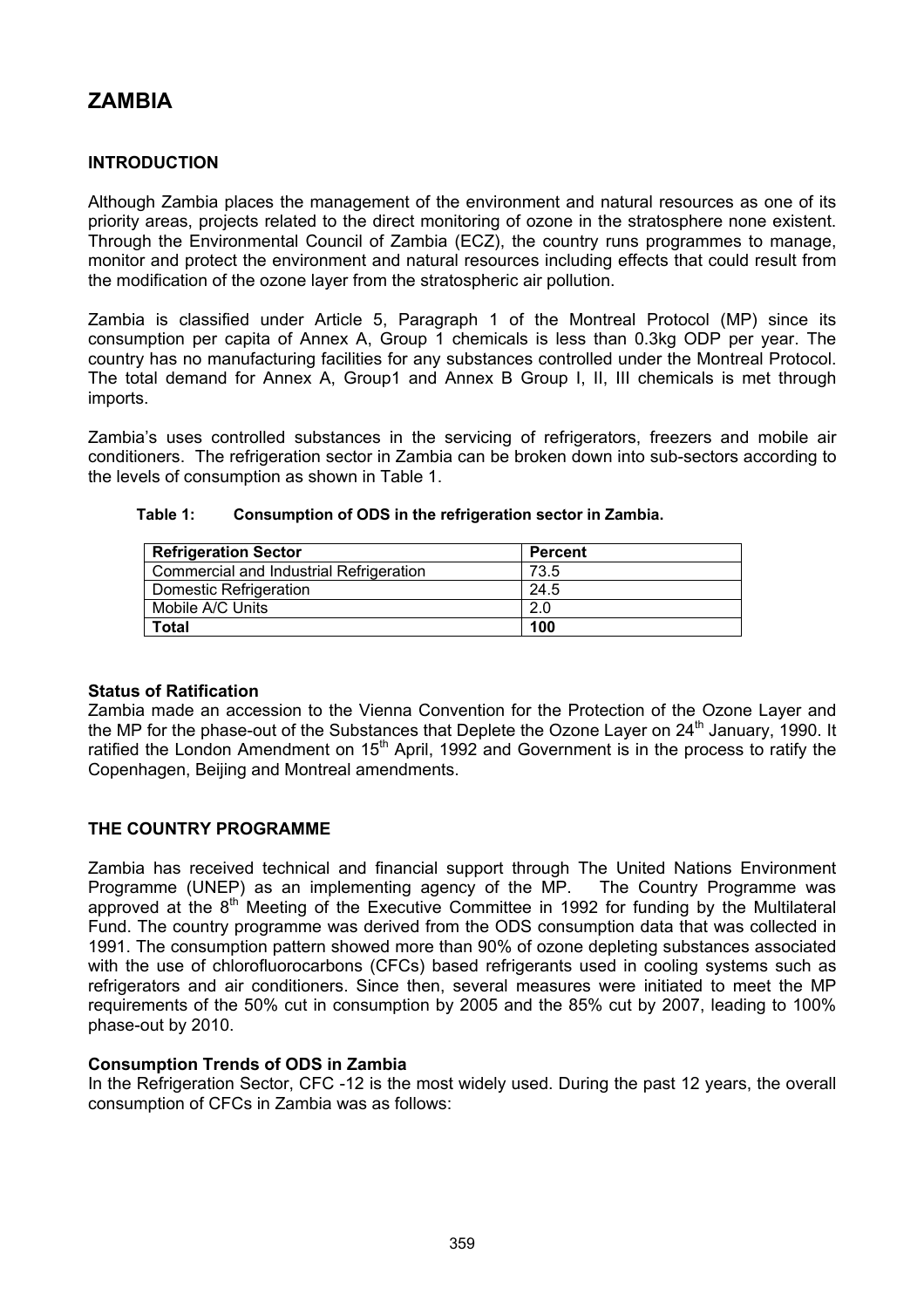

**Figure 1: Trend of CFC-12 Consumption in tonnes**

Zambia met its phase-out target in 2005 and seems well positioned to meet the 2007 and 2010 overall CFC phase-out targets set by the MP. To reduce the CFC refrigerant on imports, the government has chosen retrofit of equipment where possible and use the recovery and recycling systems as a principle strategy to achieve CFC phase-out.



**Figure 2: Refrigeration Sectors in Zambia.** 

## *Domestic refrigeration sectors*

The importation of domestic refrigerators and air conditioners is increasing, however since 2002 all new imported fridges, freezers and air conditioners are CFC free containing R134a or the transitional refrigerant R22. The new equipment represents 25% of actual number of fridges and freezers. About 24.5% of the imported refrigerants are used for servicing of domestic refrigeration equipments.

## *Industrial and Commercial Sectors*

These sub-sectors include those which use systems of refrigeration for food storage such as abattoirs, the fishing industry, breweries/beverages industry, supermarkets, hospitals and the hotel industry. They represent the largest sector in the cooling industry and have been using about 73.5% of imported refrigerants. The use of recovered CFCs is common compared to other sectors.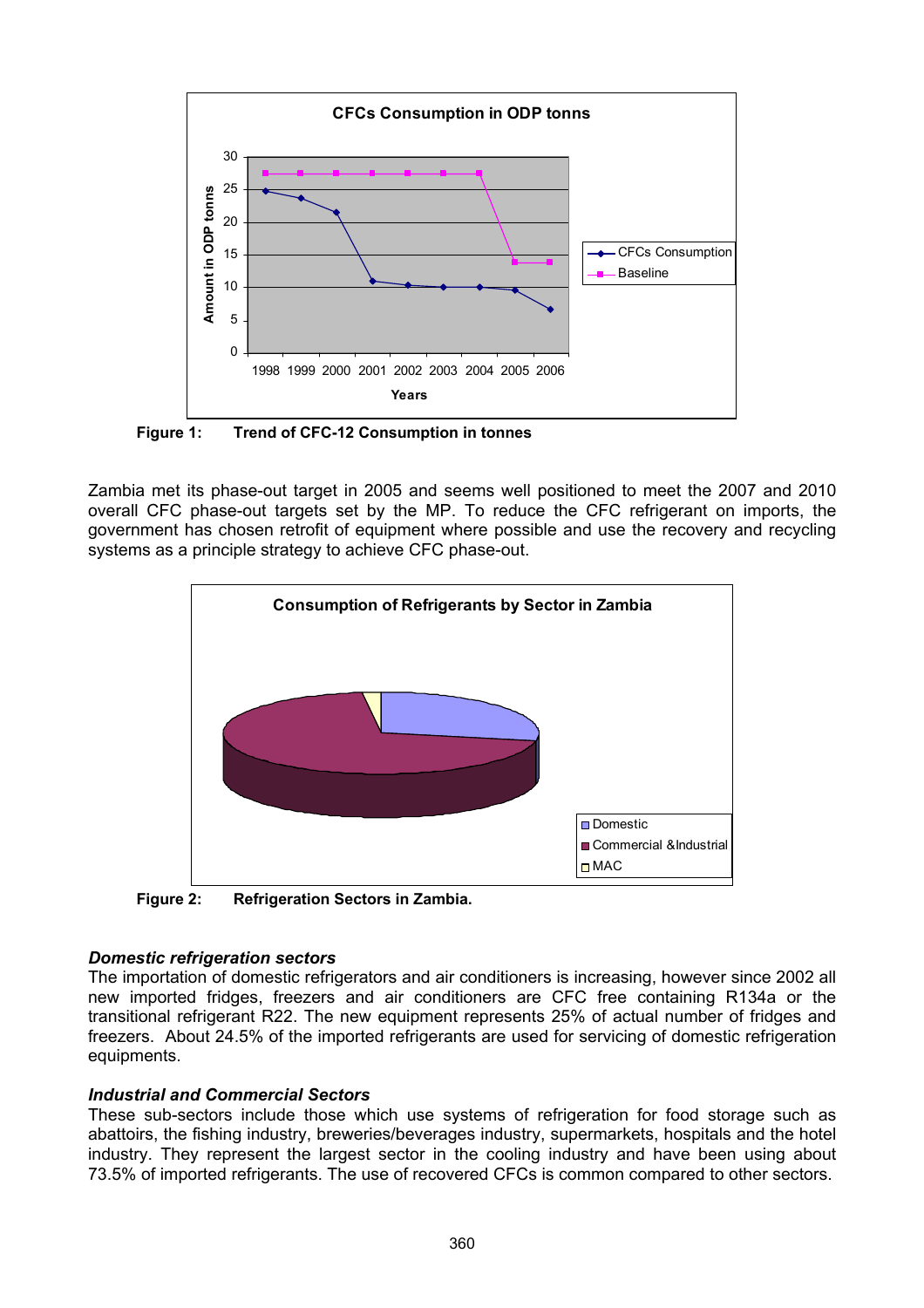#### *Mobile Air Conditioners (MACs) Sector*

The number of vehicles in circulation in Zambia has increased by more that 100% from 25000 in 1998 to 50000 in 2005 according to statistics from government. In compiling refrigerant use statistics for this sub-sector it has been assumed that the percentage of cars equipped with MAC has increased. This sector uses about 2% of imported refrigerants. However, all vehicles imported after 1998 have their MAC equipment using HFC134a. This is due to the rising improved skills of MACs servicing sector by the manufacturers of vehicles.



**Figure 3: Consumption of Refrigerants in Zambia** 

## **The Trend in the Consumption of Refrigerants in Zambia**

*The consumption of CFC in Zambia seems to be decreasing. This is due to the enforcement measures being applied. Most of the enterprises involved in the sale of display coolers, fridges or freezers are changing to ozone friendly substances and products. The table below shows some of the trends in CFC in relation to alternative substances.* 



 **Figure 4: Consumption Trends of R22, R12 and R134a in Zambia in tones.**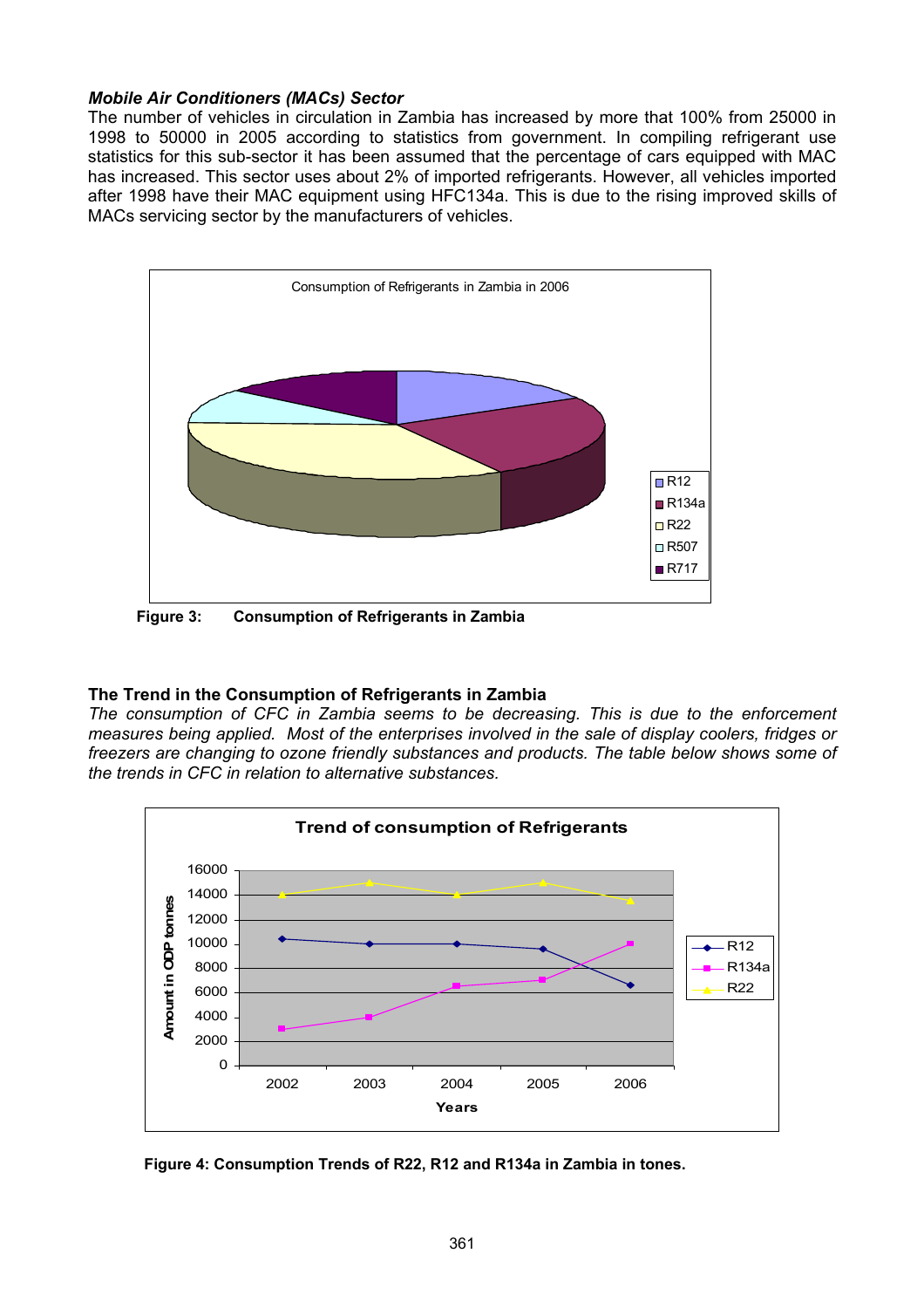### **DISSEMINATION OF INFORMATION ON OZONE IN ZAMBIA**

#### **Submission of consumption data to Ozone Secretariat**

Zambia is constantly conducting surveys to collect data to determine and monitor its consumption level of Ozone Depleting Substances (ODS). Surveys are conducted to determine the current consumption of ODS and the need to update data on the consumption of ODS in Zambia. This data is analysed in conjunction with the Central Statistics and submitted to the Ozone Secretariat.

#### **Information on ozone issues to the public**

The Ozone Unit under the Institutional Strengthening programme being assisted by UNEP has been in effect since 1994. The NOU has raised awareness on ozone related issues among refrigerant workshop managers, service managers, suppliers and distributors of ODS through workshops, print and electronic media, car stickers (1000), posters (5,000) and brochures (10,000) to assist the general public in understanding the protection of the ozone layer.

Awareness activities are also being carried on traders, encouraging them to import ozone friendly equipment using alternative refrigerants to ODS. The NOU has also been coordinating programmes under the RMP on training and legislation development. One of the main achievement of the NOU was the adoption by Government of the Statutory Instrument No. 27 of 2001 on the ODS control Regulations in Zambia.

## **RELEVANT SCIENTIFIC PAPERS**

Scientific papers related to ozone levels are rare due to lack of projects designed to monitor ozone in the stratosphere directly.

However, the University of Zambia is currently in the process of doing this and also there are some studies being done on Climate Change.

## **PROJECTS AND COLLABORATION**

#### **National Projects**

The country has received support through several projects under the Multilateral Fund for the implementation of the Montreal Protocol as follows: (1) Country Programme Preparation; (2) Institutional Strengthening; (3) Refrigeration Management Plan and Update; (4) Recovery and Recycling programme; (5) TPMP Preparation.

#### **International Projects**

The country has received support through several international consultants on the capacity building of the stakeholders in the ozone protection projects under the Multilateral Fund for the implementation of the Montreal Protocol as follows: (1) Training of Trainers in Refrigeration Management, (2) Training of Trainers for Customs Officers, (3), Training of the legal Consultants on ODS Regulations and Provision of equipment to higher leaning and Vocational Training **Institutions** 

#### **Other collaboration**

At the sub-regional level, Zambia is a member of SADC (Southern African Development Cooperation) and member of COMESA (Common Market of Eastern and Southern Africa) and is in cooperation with other states in the harmonisation of the ODS Control Regulations within the region. This prescribes a tight measure of control which aims at preventing trans-boundary movements of ODS between member states.

Currently, a regional project on ozone impacts to crops – a biomonitoring initiative for southern Africa is underway<sup>1</sup>. The project under the Air Pollution Information Network for Africa (APINA) to investigate whether ozone damage to crops and other plants is likely to occur in selected Southern African countries. Biomonitoring experiments, using white clover clones (*Trifolium repens* cv.